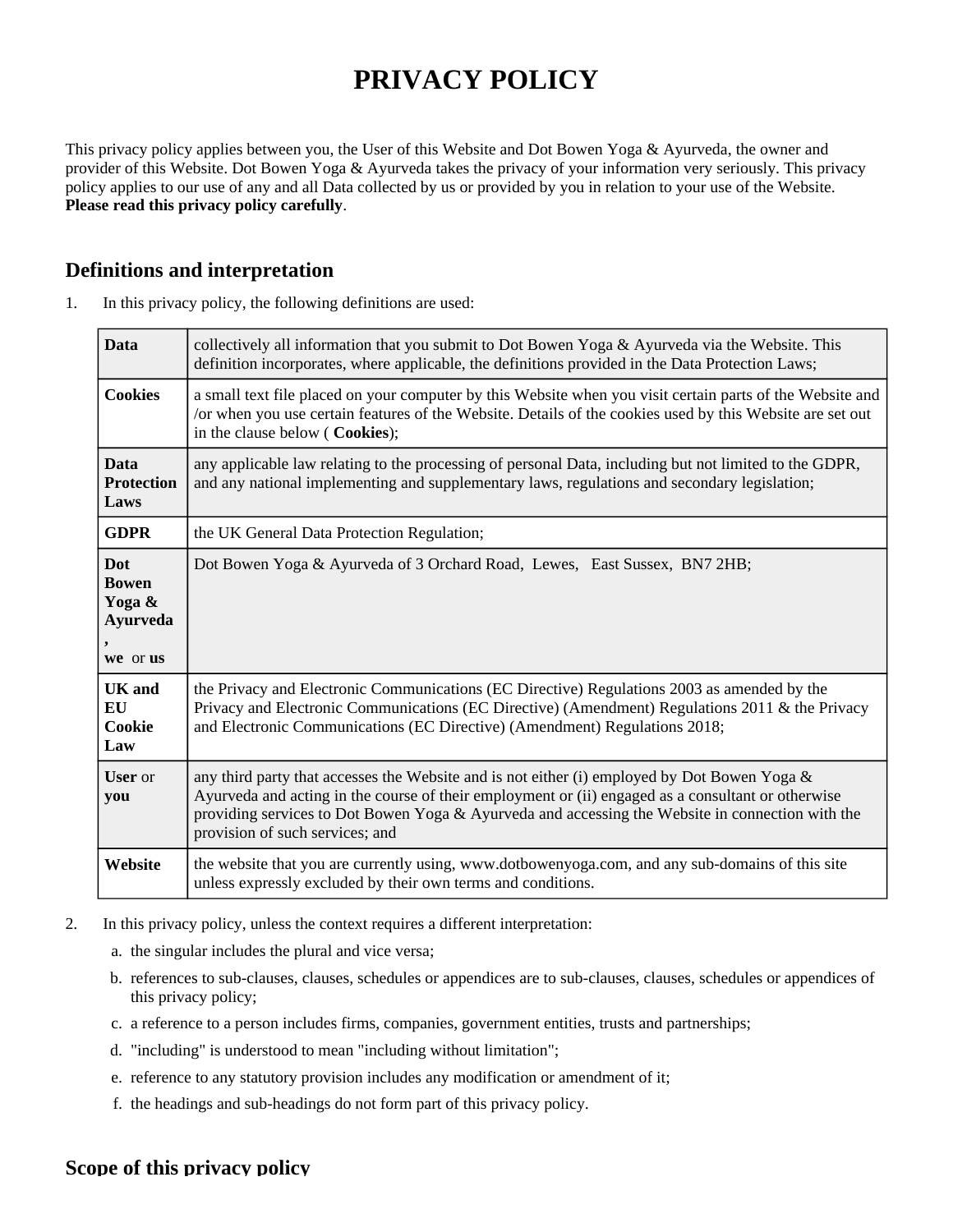- 3. This privacy policy applies only to the actions of Dot Bowen Yoga & Ayurveda and Users with respect to this Website. It does not extend to any websites that can be accessed from this Website including, but not limited to, any links we may provide to social media websites.
- 4. For purposes of the applicable Data Protection Laws, Dot Bowen Yoga & Ayurveda is the "data controller". This means that Dot Bowen Yoga & Ayurveda determines the purposes for which, and the manner in which, your Data is processed.

### **Data collected**

**Scope of this privacy policy policy policy policy policy policy policy policy policy policy policy policy poli** 

- 5. We may collect the following Data, which includes personal Data, from you:
	- a. name;
	- b. contact Information such as email addresses and telephone numbers;
	- in each case, in accordance with this privacy policy.

#### **How we collect Data**

- 6. We collect Data in the following ways:
	- a. data is given to us by you ; and
	- b. data is collected automatically.

#### **Data that is given to us by you**

- 7. Dot Bowen Yoga & Ayurveda will collect your Data in a number of ways, for example:
	- a. when you contact us through the Website, by telephone, post, e-mail or through any other means;
	- b. when you register with us and set up an account to receive our products/services;

in each case, in accordance with this privacy policy.

#### **Data that is collected automatically**

- 8. To the extent that you access the Website, we will collect your Data automatically, for example:
	- a. we automatically collect some information about your visit to the Website. This information helps us to make improvements to Website content and navigation, and includes your IP address, the date, times and frequency with which you access the Website and the way you use and interact with its content.
	- b. we will collect your Data automatically via cookies, in line with the cookie settings on your browser. For more information about cookies, and how we use them on the Website, see the section below, headed "Cookies".

#### **Our use of Data**

- 9. Any or all of the above Data may be required by us from time to time in order to provide you with the best possible service and experience when using our Website. Specifically, Data may be used by us for the following reasons:
	- a. internal record keeping;
	- b. improvement of our products / services;
	- c. transmission by email of marketing materials that may be of interest to you;
	- d. contact for market research purposes which may be done using email, telephone, fax or mail. Such information may be used to customise or update the Website;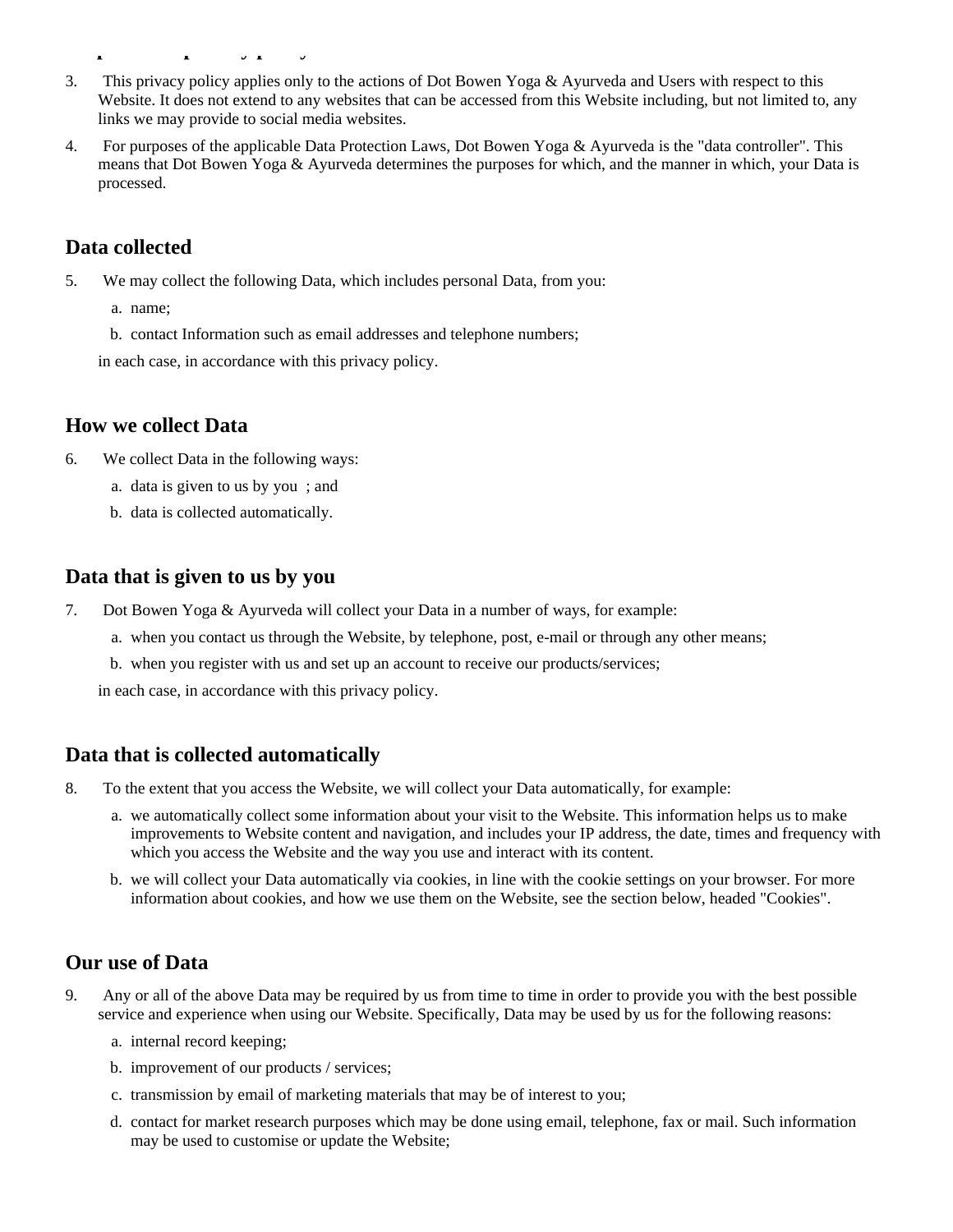in each case, in accordance with this privacy policy.

- 10. We may use your Data for the above purposes if we deem it necessary to do so for our legitimate interests. If you are not satisfied with this, you have the right to object in certain circumstances (see the section headed "Your rights" below).
- 11. For the delivery of direct marketing to you via e-mail, we'll need your consent, whether via an opt-in or soft-opt-in:
	- a. soft opt-in consent is a specific type of consent which applies when you have previously engaged with us (for example, you contact us to ask us for more details about a particular product/service, and we are marketing similar products/services). Under "soft opt-in" consent, we will take your consent as given unless you opt-out.
	- b. for other types of e-marketing, we are required to obtain your explicit consent; that is, you need to take positive and affirmative action when consenting by, for example, checking a tick box that we'll provide.
	- c. if you are not satisfied about our approach to marketing, you have the right to withdraw consent at any time. To find out how to withdraw your consent, see the section headed "Your rights" below.
- 12. When you register with us and set up an account to receive our services, the legal basis for this processing is the performance of a contract between you and us and/or taking steps, at your request, to enter into such a contract.

#### **Who we share Data with**

- 13. We may share your Data with the following groups of people for the following reasons:
	- a. our employees, agents and/or professional advisors to enable me to contact you and keep you informed of my service information.;

in each case, in accordance with this privacy policy.

#### **Keeping Data secure**

- 14. We will use technical and organisational measures to safeguard your Data, for example:
	- a. access to your account is controlled by a password and a user name that is unique to you.
	- b. we store your Data on secure servers.
- 15. We are certified to ISO 27001. This family of standards helps us manage your Data and keep it secure.
- 16. Technical and organisational measures include measures to deal with any suspected data breach. If you suspect any misuse or loss or unauthorised access to your Data, please let us know immediately by contacting us via this e-mail address: yogawithdot@hotmail.co.uk.
- 17. If you want detailed information from Get Safe Online on how to protect your information and your computers and devices against fraud, identity theft, viruses and many other online problems, please visit www.getsafeonline.org. Get Safe Online is supported by HM Government and leading businesses.

#### **Data retention**

- 18. Unless a longer retention period is required or permitted by law, we will only hold your Data on our systems for the period necessary to fulfil the purposes outlined in this privacy policy or until you request that the Data be deleted.
- 19. Even if we delete your Data, it may persist on backup or archival media for legal, tax or regulatory purposes.

## **Your rights**

- 20. You have the following rights in relation to your Data:
	- a. **Right to access** the right to request (i) copies of the information we hold about you at any time, or (ii) that we modify, update or delete such information. If we provide you with access to the information we hold about you, we will not charge you for this, unless your request is "manifestly unfounded or excessive." Where we are legally permitted to do so, we may refuse your request. If we refuse your request, we will tell you the reasons why.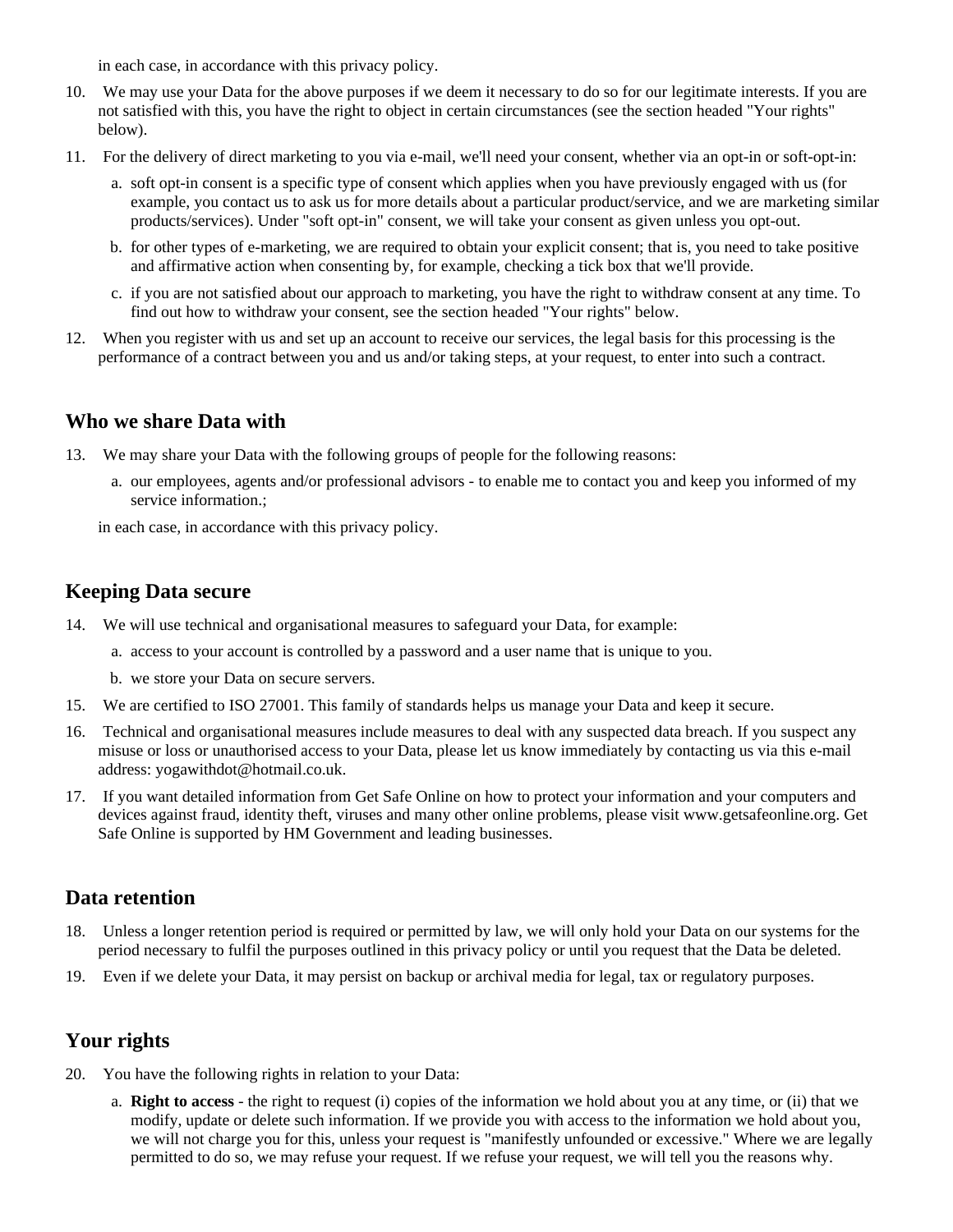- b. **Right to correct** the right to have your Data rectified if it is inaccurate or incomplete.
- c. **Right to erase** the right to request that we delete or remove your Data from our systems.
- d. **Right to restrict our use of your Data** the right to "block" us from using your Data or limit the way in which we can use it.
- e. **Right to data portability** the right to request that we move, copy or transfer your Data.
- f. **Right to object** the right to object to our use of your Data including where we use it for our legitimate interests.
- 21. To make enquiries, exercise any of your rights set out above, or withdraw your consent to the processing of your Data (where consent is our legal basis for processing your Data), please contact us via this e-mail address: yogawithdot@hotmail.co.uk.
- 22. If you are not satisfied with the way a complaint you make in relation to your Data is handled by us, you may be able to refer your complaint to the relevant data protection authority. For the UK, this is the Information Commissioner's Office (ICO). The ICO's contact details can be found on their website at https://ico.org.uk/.
- 23. It is important that the Data we hold about you is accurate and current. Please keep us informed if your Data changes during the period for which we hold it.

#### **Links to other websites**

24. This Website may, from time to time, provide links to other websites. We have no control over such websites and are not responsible for the content of these websites. This privacy policy does not extend to your use of such websites. You are advised to read the privacy policy or statement of other websites prior to using them.

## **Changes of business ownership and control**

- 25. Dot Bowen Yoga & Ayurveda may, from time to time, expand or reduce our business and this may involve the sale and /or the transfer of control of all or part of Dot Bowen Yoga & Ayurveda. Data provided by Users will, where it is relevant to any part of our business so transferred, be transferred along with that part and the new owner or newly controlling party will, under the terms of this privacy policy, be permitted to use the Data for the purposes for which it was originally supplied to us.
- 26. We may also disclose Data to a prospective purchaser of our business or any part of it.
- 27. In the above instances, we will take steps with the aim of ensuring your privacy is protected.

## **Cookies**

- 28. This Website may place and access certain Cookies on your computer. Dot Bowen Yoga & Ayurveda uses Cookies to improve your experience of using the Website and to improve our range of services. Dot Bowen Yoga & Ayurveda has carefully chosen these Cookies and has taken steps to ensure that your privacy is protected and respected at all times.
- 29. All Cookies used by this Website are used in accordance with current UK and EU Cookie Law.
- 30. Before the Website places Cookies on your computer, you will be presented with a message bar requesting your consent to set those Cookies. By giving your consent to the placing of Cookies, you are enabling Dot Bowen Yoga & Ayurveda to provide a better experience and service to you. You may, if you wish, deny consent to the placing of Cookies; however certain features of the Website may not function fully or as intended.
- 31. This Website may place the following Cookies:

| <b>Type of Cookie</b>          | <b>Purpose</b>                                                                                                                                                                                                                 |
|--------------------------------|--------------------------------------------------------------------------------------------------------------------------------------------------------------------------------------------------------------------------------|
| Strictly necessary cookies     | These are cookies that are required for the operation of our website. They<br>include, for example, cookies that enable you to log into secure areas of our<br>website, use a shopping cart or make use of e-billing services. |
| Analytical/performance cookies | They allow us to recognise and count the number of visitors and to see how                                                                                                                                                     |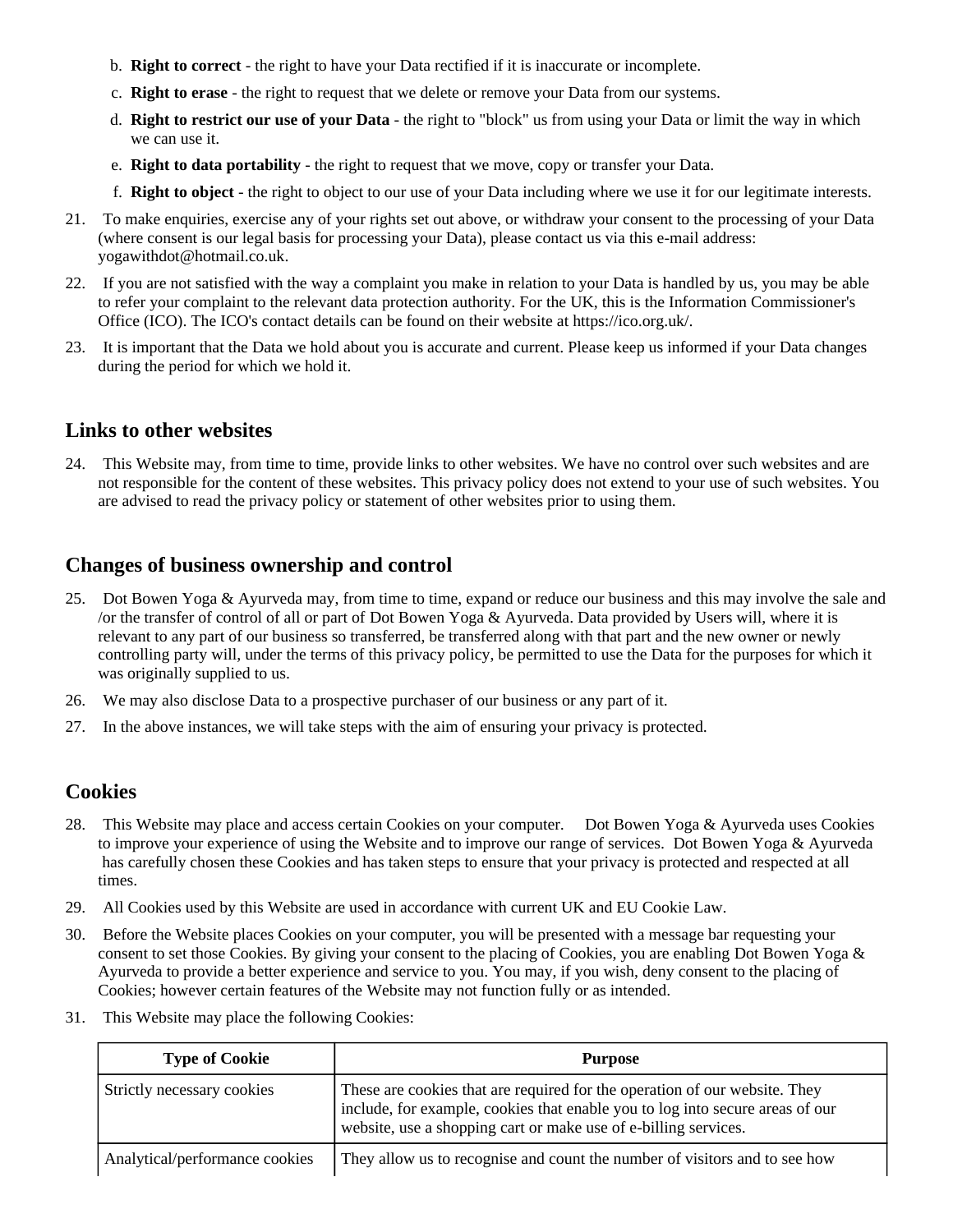|                              | visitors move around our website when they are using it. This helps us to<br>improve the way our website works, for example, by ensuring that users are<br>finding what they are looking for easily.                        |
|------------------------------|-----------------------------------------------------------------------------------------------------------------------------------------------------------------------------------------------------------------------------|
| <b>Functionality cookies</b> | These are used to recognise you when you return to our website. This enables us<br>to personalise our content for you, greet you by name and remember your<br>preferences (for example, your choice of language or region). |

- 32. You can find a list of Cookies that we use in the Cookies Schedule.
- 33. You can choose to enable or disable Cookies in your internet browser. By default, most internet browsers accept Cookies but this can be changed. For further details, please consult the help menu in your internet browser.
- 34. You can choose to delete Cookies at any time; however you may lose any information that enables you to access the Website more quickly and efficiently including, but not limited to, personalisation settings.
- 35. It is recommended that you ensure that your internet browser is up-to-date and that you consult the help and guidance provided by the developer of your internet browser if you are unsure about adjusting your privacy settings.
- 36. For more information generally on cookies, including how to disable them, please refer to aboutcookies.org. You will also find details on how to delete cookies from your computer.

# **General**

- 37. You may not transfer any of your rights under this privacy policy to any other person. We may transfer our rights under this privacy policy where we reasonably believe your rights will not be affected.
- 38. If any court or competent authority finds that any provision of this privacy policy (or part of any provision) is invalid, illegal or unenforceable, that provision or part-provision will, to the extent required, be deemed to be deleted, and the validity and enforceability of the other provisions of this privacy policy will not be affected.
- 39. Unless otherwise agreed, no delay, act or omission by a party in exercising any right or remedy will be deemed a waiver of that, or any other, right or remedy.
- 40. This Agreement will be governed by and interpreted according to the law of England and Wales. All disputes arising under the Agreement will be subject to the exclusive jurisdiction of the English and Welsh courts.

## **Changes to this privacy policy**

41. Dot Bowen Yoga & Ayurveda reserves the right to change this privacy policy as we may deem necessary from time to time or as may be required by law. Any changes will be immediately posted on the Website and you are deemed to have accepted the terms of the privacy policy on your first use of the Website following the alterations.

You may contact Dot Bowen Yoga & Ayurveda by email at yogawithdot@hotmail.co.uk.

#### **Attribution**

42. This privacy policy was created using a document from [Rocket Lawyer](https://www.rocketlawyer.com/gb/en/) (https://www.rocketlawyer.com/gb/en). **28 February 2021**